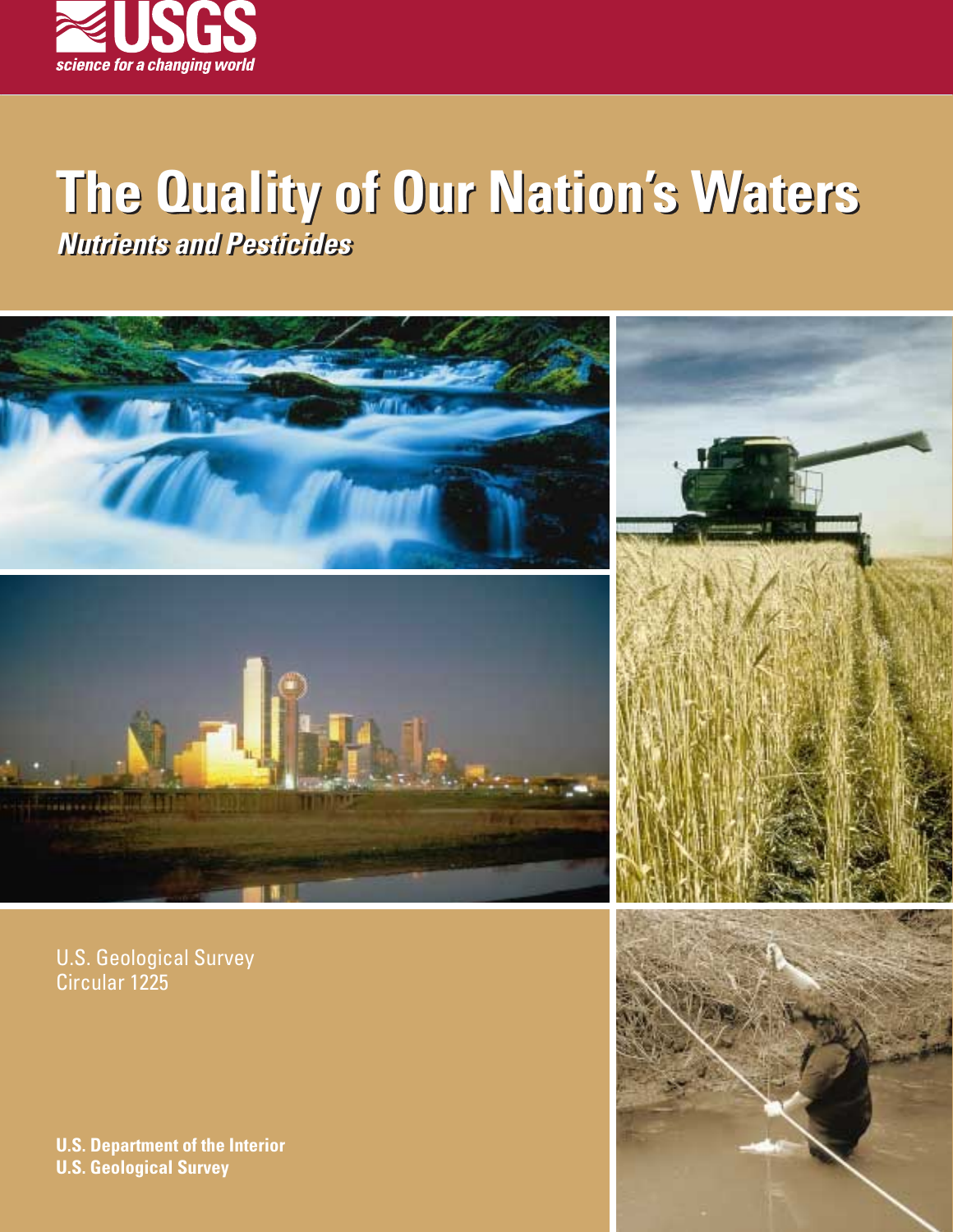# **Acknowledgments**

#### **PROJECT MANAGERS AND WRITERS**

Gregory J. Fuhrer Robert J. Gilliom Pixie A. Hamilton Jennifer L. Morace Lisa H. Nowell Joseph F. Rinella Jeffrey D. Stoner Dennis A. Wentz

#### **GRAPHIC DESIGN**

Phillip J. Redman

#### **RESEARCH ASSISTANCE**

Dana W. Kolpin Steven J. Larson David K. Mueller Bernard T. Nolan Peter C. VanMetre

## **GEOGRAPHICAL INFORMATION SPECIALISTS**

Kerie J. Hitt Naomi Nakagaki Barbara C. Ruddy Kenneth A. Skach Gail P. Thelin

#### **USGS REVIEWERS**

Jeffrey T. Armbruster Thomas J. Casadevall Carol A. Couch Michael Eberle Elisabeth A. Graffy Dennis R. Helsel Robert M. Hirsch Ivan C. James II Stuart W. McKenzie, Retired Timothy L. Miller Marc A. Sylvester William G. Wilber Michael C. Yurewicz Chester Zenone John S. Zogorski

### **EXTERNAL REVIEWERS**

Mark T. Anderson, National Science and Technology Council, Executive Office of the President Judy Campbell Bird, **Consultant** Emery T. Cleaves, Maryland Geological Survey Tom DeMoss, USEPA, Region 3, Mid-Atlantic Integrated Assessment (MAIA) Paul Jehn, Ground Water Protection Council Robert Kellogg, USDA, Natural Resources Conservation Service Loni Kemp, Minnesota Project Debra Knopman, Progressive Policy Institute– Center for Innovation and Environment Penny Loeb, U.S. News and World Report Richard J. Pastor, Elf Atochem North America, Inc. Steve Paulsen, USEPA, Office of Research and Development, Western Ecology Division Tom Stiles, Kansas Department of Health and Environment, Planning and **Prevention** 

#### **PHOTOS**

All photos by USGS personnel unless otherwise noted

## **ABOUT THE COVER**

#### Top left:

Opal Creek drains one of the few protected old growth forest reserves remaining in the Willamette Basin, Oregon. (Photograph by Dennis A. Wentz)

## Top right:

Wheat is a major crop in the Red River of the North Basin, Minnesota, North Dakota, and South Dakota. (Photograph courtesy of Don Brennemen, University of Minnesota Agricultural Extension Service)

#### Bottom left:

Dallas is reflected in the channelized Trinity River, Texas. (Photograph courtesy of TEXAS HIGHWAYS Magazine. © by Richard Stockton. Used with permission.)

#### Bottom right:

A hydrologic technician collects a water sample from Zollner Creek, Oregon, for analysis of nutrients and pesticides. (Photograph by Dennis A. Wentz)

## **FOR ADDITIONAL INFORMATION ON THE NAWQA PROGRAM:**

Chief, NAWQA Program U.S. Geological Survey 413 National Center Reston, VA 20192

phone: (703) 648-5716 fax: (703) 648-6693 email: nawqa\_whq@usgs.gov http://water.usgs.gov/lookup/get?nawqa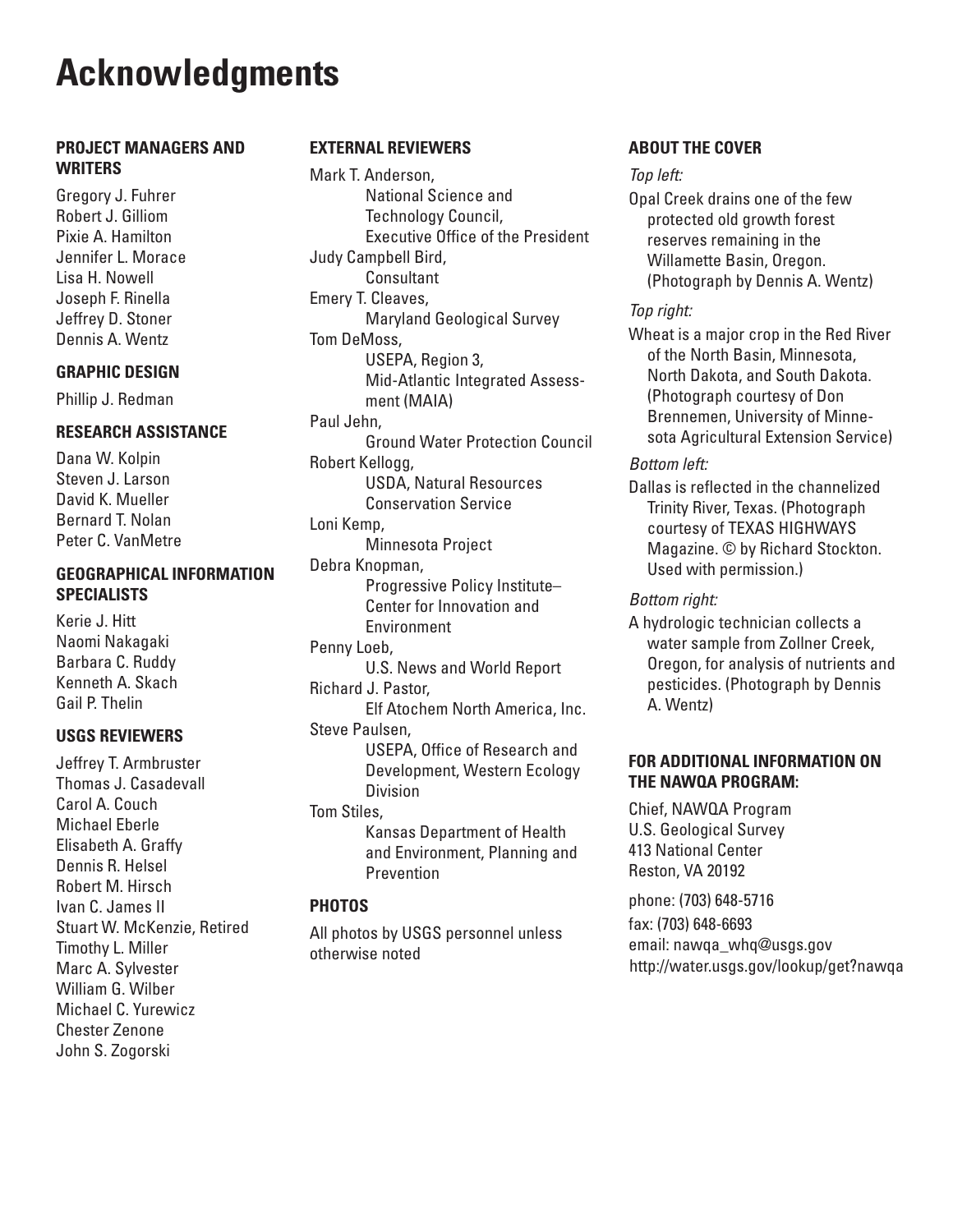# **U.S. Department of the Interior**

Bruce Babbitt, Secretary

## **U.S. Geological Survey**

Charles G. Groat, Director

Any use of trade, product, or firm names in this publication is for descriptive purposes only and does not imply endorsement by the U.S. Government.

Reston, Virginia, 1999

For additional copies please contact:

**USGS Information Services Box 25286 Denver CO 80225**

For more information about the USGS and its products:

**Telephone: 1-800-USA-MAPS World Wide Web: http://www.usgs.gov**

Suggested citation for this report:

**U.S. Geological Survey, 1999, The Quality of Our Nation's Waters— Nutrients and Pesticides: U.S. Geological Survey Circular 1225, 82 p.**

Library of Congress Cataloging-in-Publication Data The quality of our nation's waters : nutrients and pesticides/ Gregory J. Fuhrer… [et al.]. p. cm.— (U.S. Geological Survey circular; 1225) Includes bibliographic references. ISBN 0-607-92296-6 1. Nutrient pollution of water—United States. 2. Pesticides- -Environmental aspects—United States. 3. Water quality—United States. I. Fuhrer, Gregory J. II Series. TD427.N87Q33 1999 99—26892 363.739'42'0973—dc21 CIP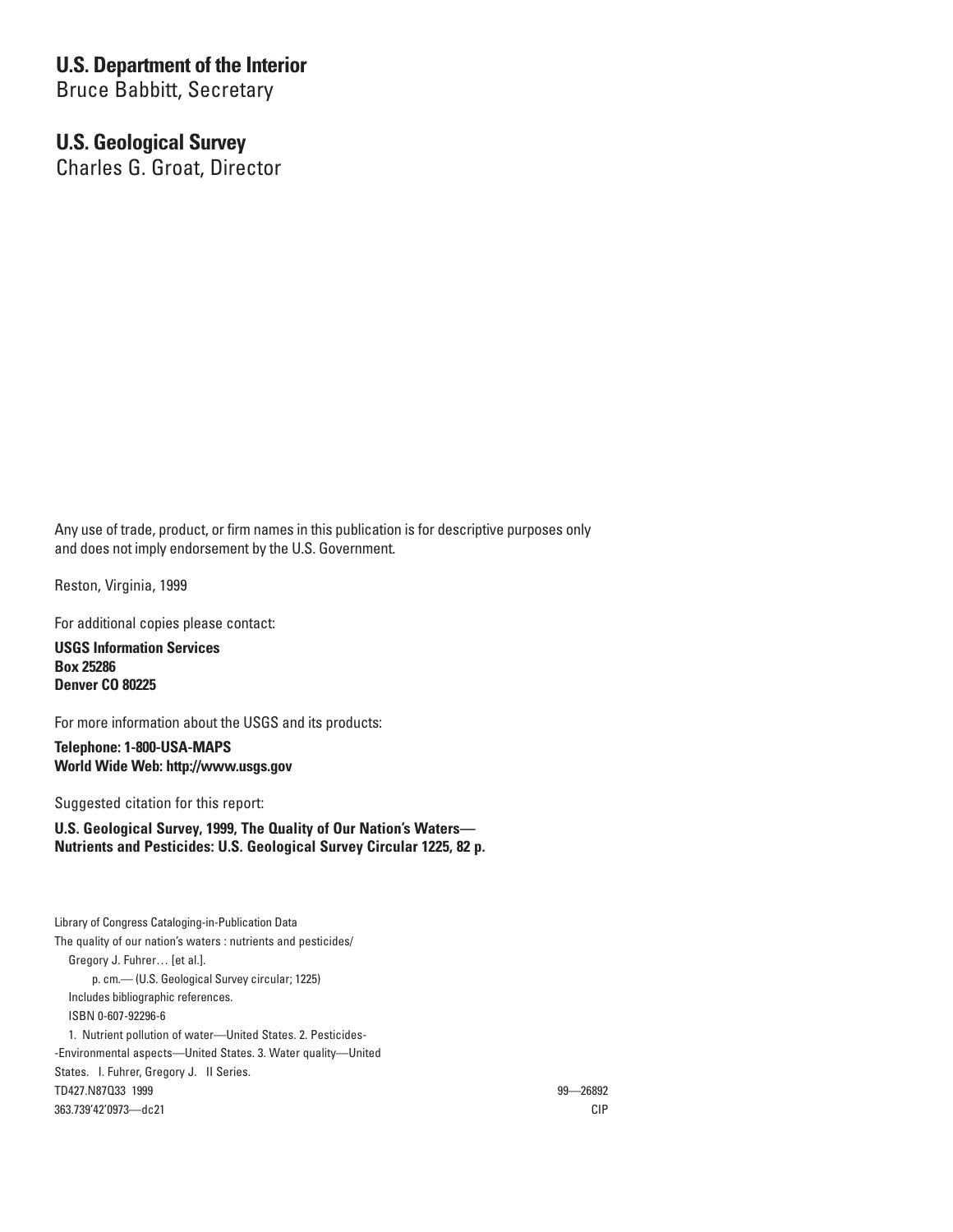# National Water-Quality Assessment **National Water-Quality Assessment Program**

"The Nation's water resources are the basis for life and our economic vitality. These resources support a complex web of human activities and fishery and wildlife needs that depend upon clean water. Demands for good quality water for drinking, recreation, farming, and industry are rising, and as a result, the American public is concerned about the condition and sustainability of our water resources. As part of the National Water-Quality Assessment Program, the U.S. Geological Survey will continue to work with other Federal, State, and local agencies to better understand how natural and human influences affect water quality in different parts of the Nation. Without this understanding, we can not wisely manage these resources."

Bruce Babbitt, Secretary U.S. Department of the Interior



In 1991, the U.S. Congress appropriated funds for the U.S. Geological Survey (USGS) to begin the National Water-Quality Assessment (NAWQA) Program. As part of the NAWQA Program, the USGS works with other Federal, State, and local agencies to understand the spatial extent of water quality, how water quality changes with time, and how human activities and natural factors affect water quality across the Nation. Such understanding can help resource managers and policy makers to better anticipate, prioritize, and manage water quality in different hydrologic and land-use settings and to consider key natural processes and human factors in resource strategies and policies designed to restore and protect water quality.

The NAWQA Program focuses on water quality in more than 50 major river basins and aquifer systems. Together, these include water resources available to more than 60 percent of the population in watersheds that cover about one-half of the land area of the conterminous United States. NAWQA began investigations in 20 of these areas in 1991 and phased in work in more than 30 additional basins by 1997. Investigations in these basins, referred to as "Study Units," use a nationally consistent scientific approach and standardized methods. The consistent design facilitates investigations of local conditions and trends within individual Study Units, while also providing a basis to make comparisons among Study Units. The comparisons demonstrate that water-quality patterns are related to chemical use, land use, climate, geology, topography, and soils, and thereby improve our understanding of how and why water quality varies regionally and nationally.